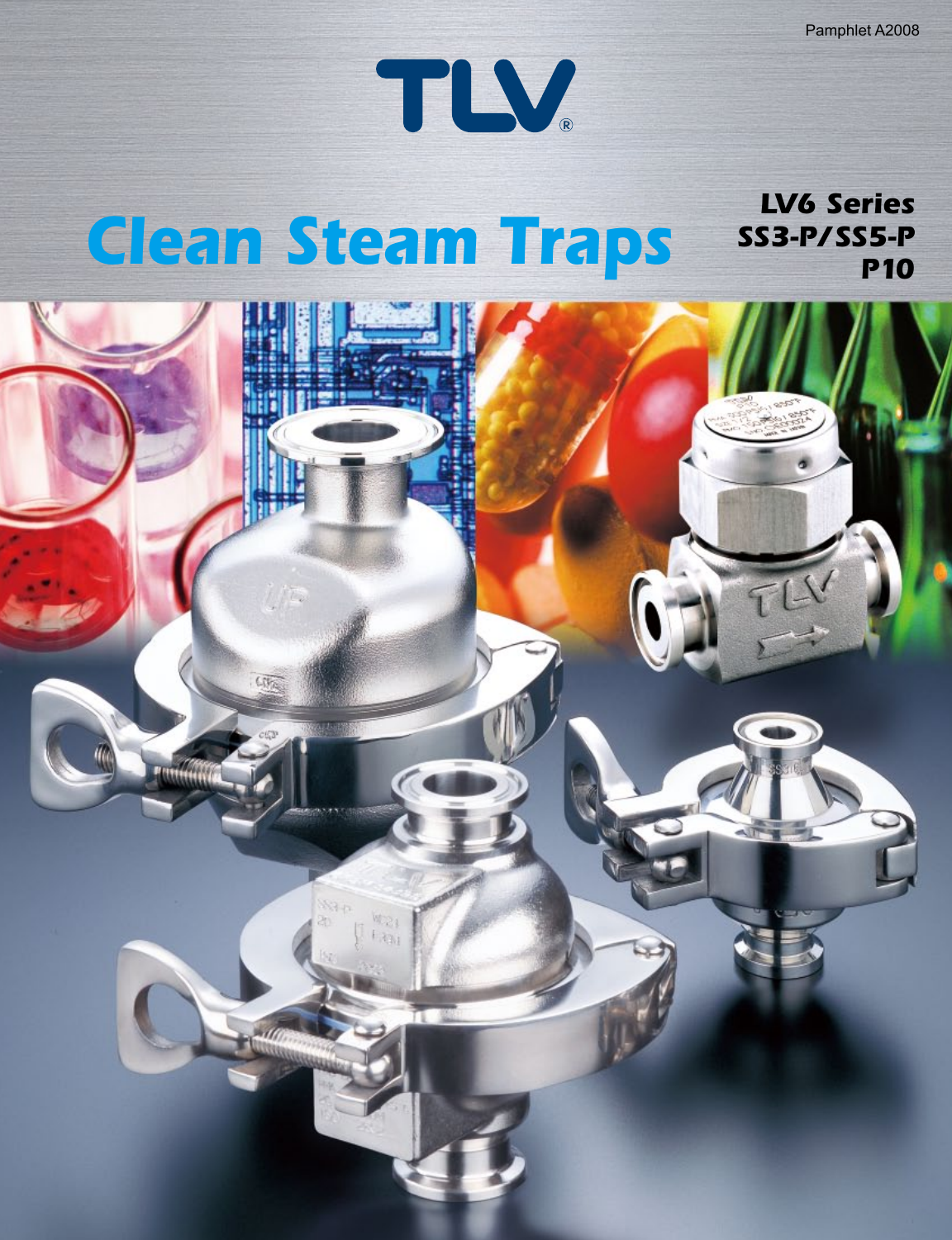# *Designed for Bio and Clean Steam Applications*

# **LV6 Series SS3-P/SS5-P** *Clean Steam Trap*

#### *All Stainless Steel Construction*

*Low-quality stainless steel may corrode when exposed to water with even low ionic content. To solve this problem, the LV6 series and P10 uses SUS316L, and the SS3-P/SS5-P body and cover are made of A351 Gr.CF3M with an SUS316L float.*

#### *Prevents Condensate Accumulation*

- *Smooth, virtually crevice-free interior allows for complete condensate drainage.*
- The SS3-P/SS5-P has a small drain hole to prevent *condensate pooling.*



*Drain Hole*

#### *Easy Disassembly and Cleaning*

- Consists of only 5 simple components held *together by easily removable clamps.*
- Clamp pipe connections enable the trap to *be easily removed from the pipeline.*

#### *Prevents Bacterial Contamination*





- *Simply constructed clamp has few projections.*
- *Sanitary highperformance fluorine resin gasket complies with FDA 21 CFR 177, USP Class VI and EN 1935.*
- *Ferrule clamp joint for clean steam, in accordance with ISO and ASME-BPE (Tri-Clamp compatible) standards, is used for connection to piping. Tube end connections are also available.*
- *Uniquely designed free-draining X-element\* case with large openings allows for complete fluid drainage and easy cleaning. It is electropolished for the LV6-P and the optional LV6-EP.*

*\*LV6-CE is equipped with a standard X-element.* *The SS3-P and SS5-P free floats have an internal 0.8*μ*m Ra buff polish.* 

<u><br>አ</u>

*(The optional SS3-EP and SS5-EP have a 0.4*μ*m Ra buff and electro-polish [internal and external])*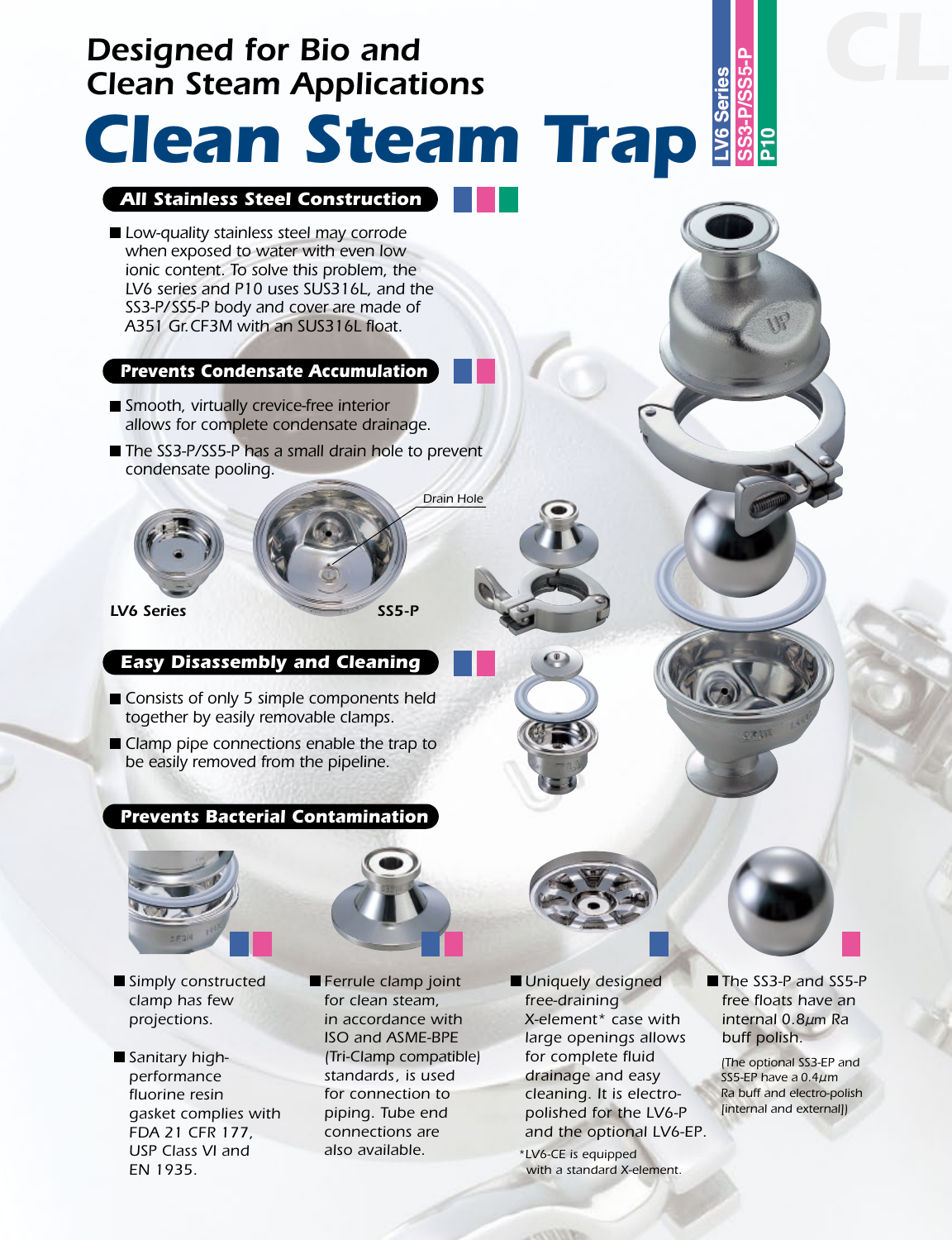## *Compact LV6 Series Thermostatic Clean Steam Trap*

#### *What is the X-element?*

■ A multi-diaphragm valve mechanism filled with *a thermoliquid which opens and closes the valve at approximately 11ºF less than saturated steam temperature.*



#### *Fail-open Safety Mechanism*

■In the event of a damaged diaphragm, the LV6 *is not blocked, but remains open, ensuring the operation of the steam using equipment.*

#### *Automatic Air Venting*

- The LV6 rapidly vents low temperature air and *condensate at system start up, therefore reducing overall start-up time and improving productivity.*
- In addition to rapid air venting at start up, air *at near-to-steam temperature can be almost completely vented during operation, making the LV6 suitable for batch processes.*

### *P10 Cost Performance Thermodyne Clean Steam Trap*

### *Air-jacketed Construction*

*An insulating air pocket held above the pressure chamber slows radiant heat loss to reduce no-load cycling, minimizing steam loss and wear.*



#### *Tight Sealing*

*precision-ground seating surfaces provide good sealing, lengthening the operation cycle, extending service life.*

#### *Excellent Cost Performance*

■ The P10 achieves high reliability and *performance for essential functions while maintaining the simplest, most cost-effective design.*

## *SS3-P/SS5-P Continuous Discharge Free Float Clean Steam Trap*

#### *Continuous Discharge of Condensate*

*The self-modulating free float automatically adjusts to the level of condensate allowing continuous discharge. There is no condensate backup or accumulation in the equipment.*



#### *High Durability and Long Life*

*The free float with simple construction and only one moving part, without levers or hinges, has less failure. Valve wear is distributed across the entire float surface, greatly improving valve service life.*

#### *Suitable for Condensate Recovery*

*Even with a back pressure of 99% of operating steam pressure, the free float operates without fail. The SS3-P and SS5-P are therefore suitable for condensate recovery in closed systems.*

*LV6 Series SS3-P*